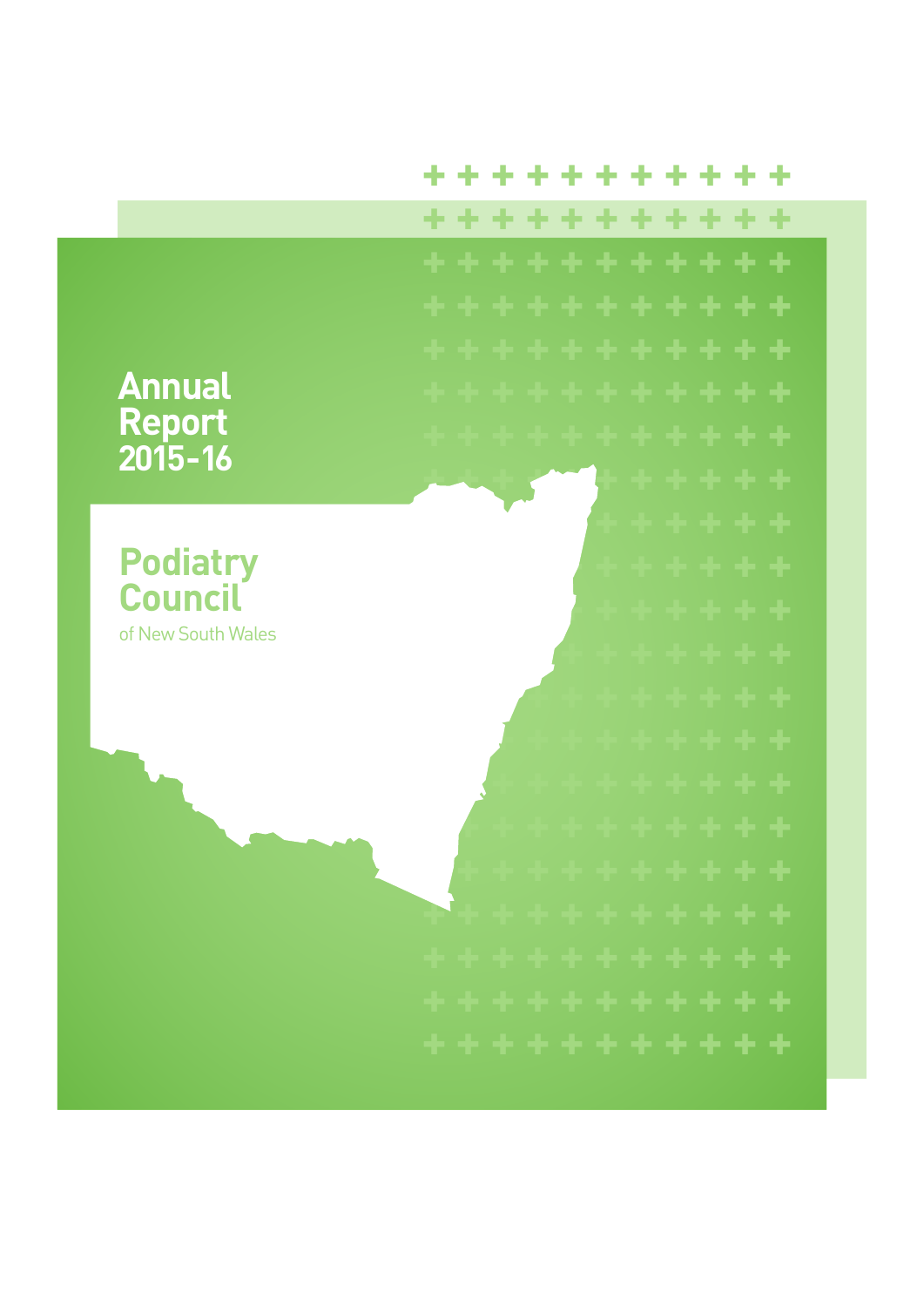



## I am pleased to introduce the 2015-16 annual report for the Podiatry Council and to give this overview.

Following significant changes to the Council's membership last year, the 2015-16 year was much more stable and allowed the Council to spend time focusing on infection prevention measures and improving relationships with co-regulators and professional associations.

Complaints activity was consistent during the year. The Council dealt with 28 cases over the period (15 new), with 22 of those resolved by the end of the year. More information about the complaints is included in the body of this annual report.

Infection control standards were an area of focus for the Council this year. As part of its responsibilities to protect the public, the Council conducts routine inspections of podiatry practices to ensure compliance with standards of infection prevention. During the year, inspectors visited the practices of 47 podiatrists for this purpose. For the most part, practices are performing to the standard, but where there are areas for improvement, the Council is able to support practitioners in recognising these areas and implementing improvements proactively. To support practitioners in this regard, the Council has done several things this year, including updating and publishing its guidelines for routine inspections; presenting infection prevention workshops at the 2016 state podiatry conference; and including information on common issues and how to resolve them in our newsletter to practitioners.

During 2016, the Council had consultation meetings with both the Podiatry Board of Australia and the Australian Podiatry Association (NSW). The Council considers these relationships to be important to ensure collaboration in our roles to protect the public and to support the profession in providing safe and high quality care to the community. We look forward to continuing and strengthening these engagements during the year ahead.

The Council is very appreciative of the help and support it receives from the HPCA. In particular, the support of our Executive Officer Mr Michael Jaques and Assistant Executive Officer Ms Christine Gursen is greatly valued and highly appreciated.

I would also like to acknowledge the podiatrists who have recently offered to share their knowledge and expertise by putting their names forward to assist the Council by serving on various committees or panels when the need arises. Whilst we don't need to regularly call on their expertise, we wish to thank these practitioners for their willingness to contribute to the activities of the Council.

**Mr Luke Taylor** President Podiatry Council of NSW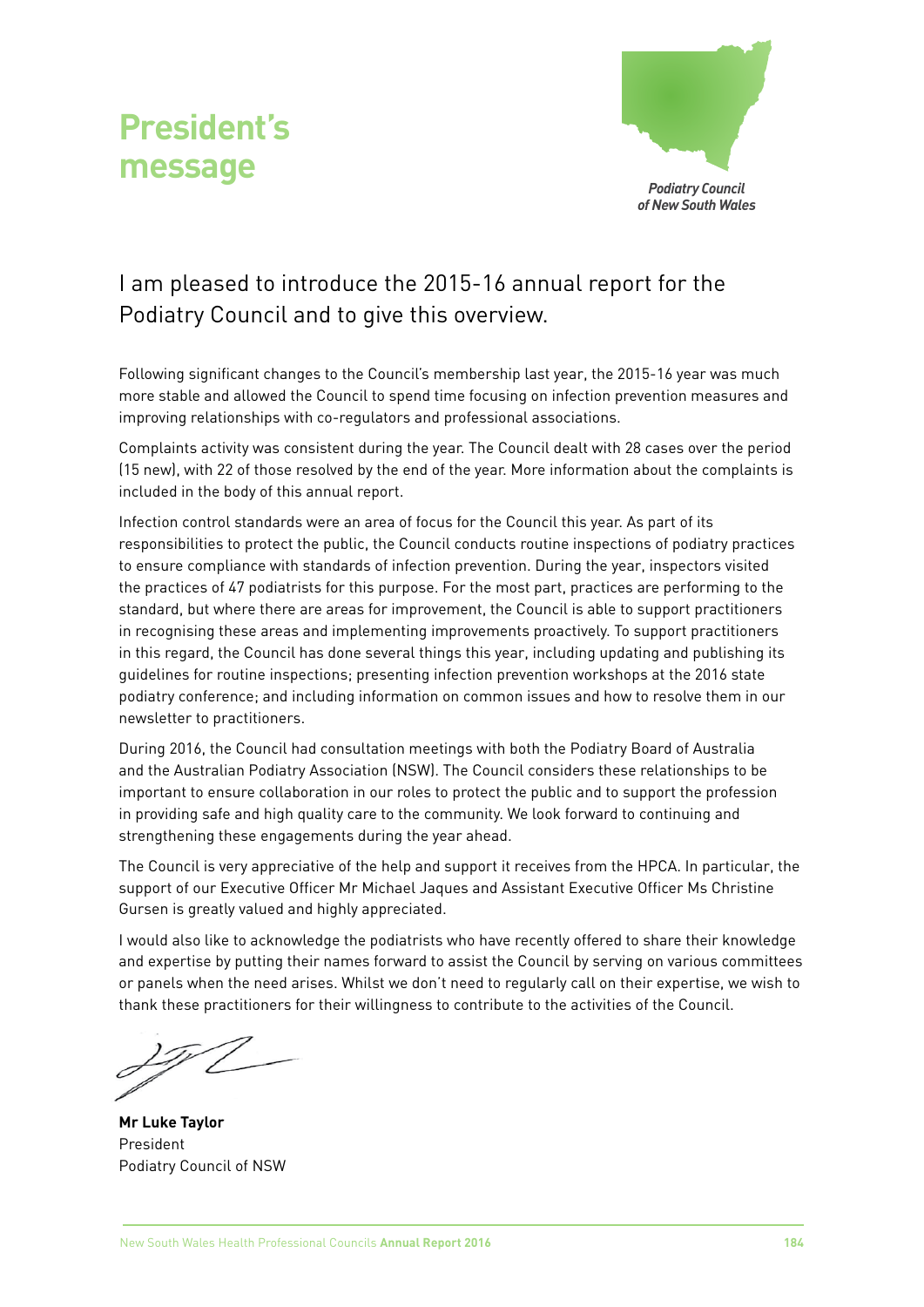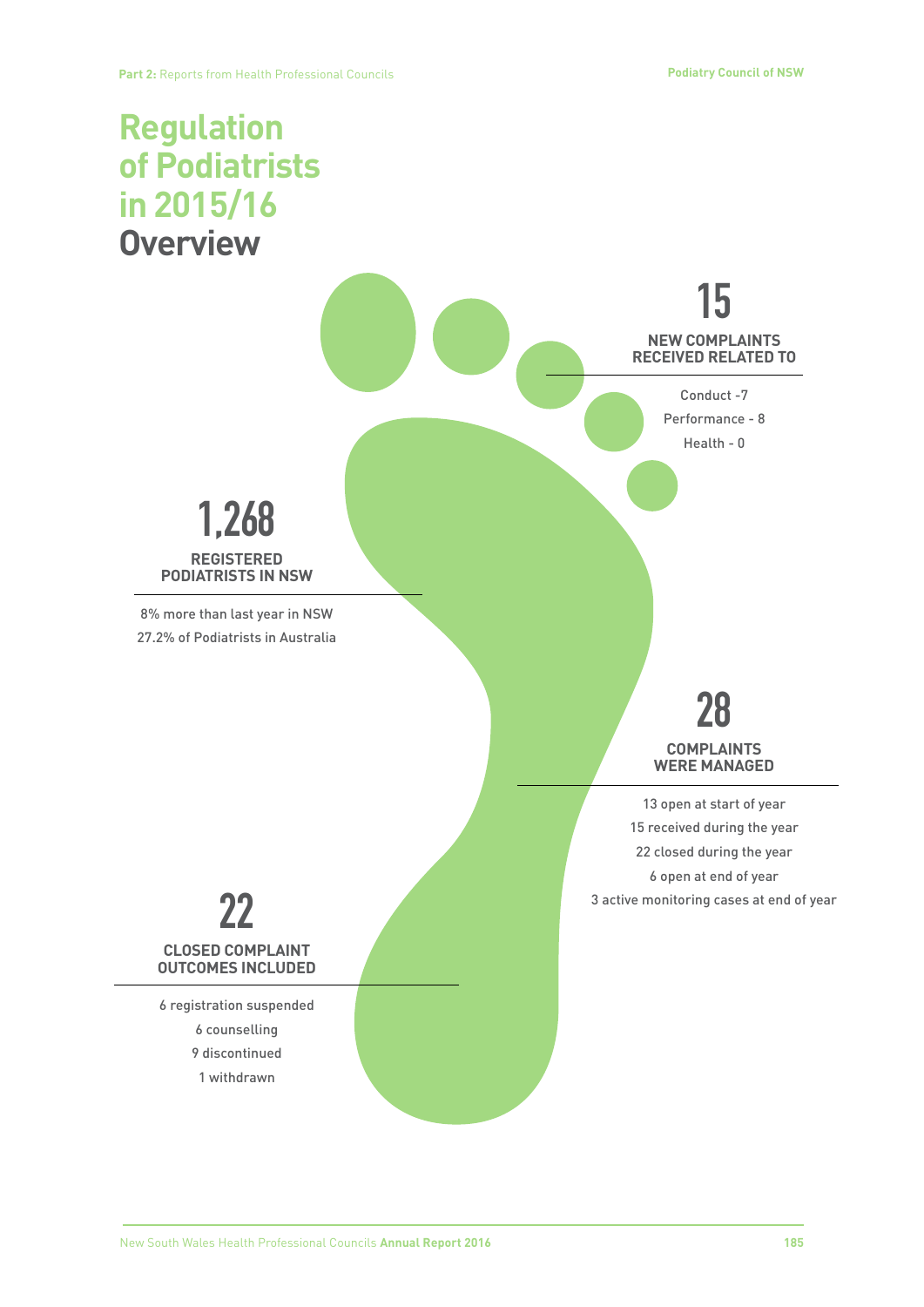#### **Regulation of Podiatrists in NSW in 2015/16**

#### **Year in summary**

As at 30 June 2016 NSW had 1,268 registered podiatrists representing 27.2% of the 4,655 podiatrists registered to practise in Australia. There was an increase of more than 8% on the 1,167 podiatrists registered in NSW last year.

During the year the Podiatry Council of NSW managed 28 complaints including:

- 13 open matters at the start of the year
- 15 new complaints received during the year.

By year end 22 complaints had been closed and six matters remained open.

The 15 new complaints received this year were about 15 practitioners representing 1.2% of NSW registered podiatrists. There were two less complaints this year compared with the 17 complaints received in 2014/15.

New complaints received this year included one mandatory notification.

Complaints were received from five patients; three relatives of a patient or practitioner; three employers; three insurance companies; and one from another source.

Complaints received about NSW podiatrists related to:

- Conduct 7 complaints
- Performance 8 complaints
- Health 0 complaints.

No complaints required immediate action consideration.

After Council consultations with the HCCC, five of the complaints received during the year were referred for Council management.

No matters were referred to NCAT.

Three counselling/interview sessions were concluded.

Outcomes for the 22 matters closed during the year were as follows.

| <b>Outcome</b>         | <b>Number</b> |
|------------------------|---------------|
| Registration suspended | 6             |
| Counselling            | ь             |
| Withdrawn              |               |
| Discontinued           | 9             |
| <b>Total</b>           | 22            |

At year end three cases were being actively monitored, including one conduct matter and two performance matters.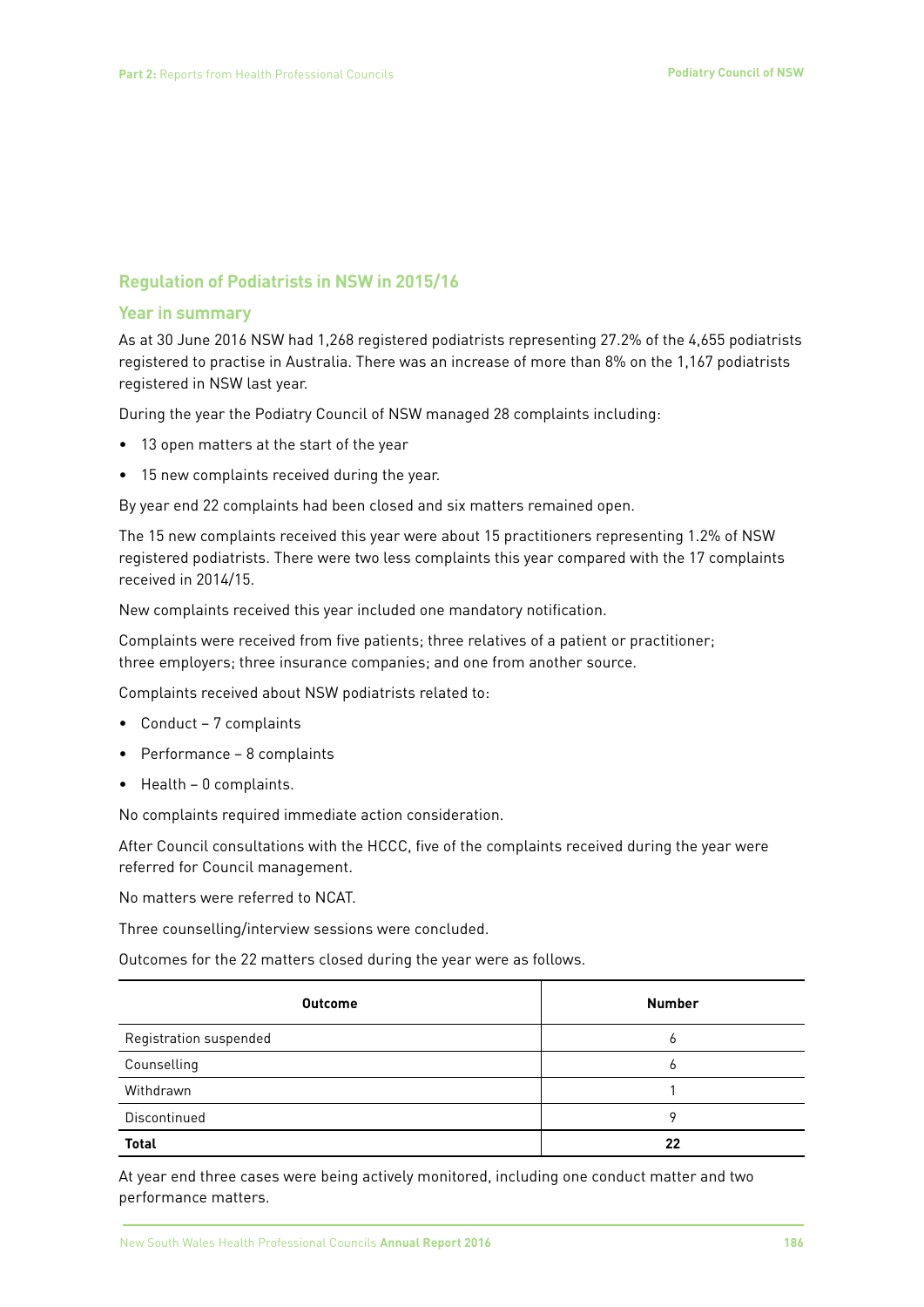### **Council Membership**

Section 41E of the Law prescribes that there are four members of the Podiatry Council appointed by the Governor.

Members who are registered podiatry practitioners:

- Mr Luke Taylor BApp Sci (Pod), Grad Cert (Diab) President
- Ms Kristy Robson MHSc (Ed), Dip HSc (Podiatry) Deputy President
- Ms Veronica Du Toit MAppSc, AssDipPod, BTeach.

#### Legal member:

• Mr Ebenezer Banful GradDip, LLB(Hons2A), GDLP.

#### **Attendance at Council Meetings**

The Podiatry Council met on 11 occasions. Attendance at the meetings was as follows.

| Member              | <b>Meetings Attended</b> | Meetings Eligible to Attend |
|---------------------|--------------------------|-----------------------------|
| Mr Ebenezer Banful  | 10                       |                             |
| Ms Veronica Du Toit |                          |                             |
| Ms Kristy Robson    |                          |                             |
| Mr Luke Taylor      | 10                       |                             |

#### **Executive Officer**

The Podiatry Council is supported by Mr Michael Jaques, Executive Officer and Ms Christine Gursen, Assistant Executive Officer, both employed by the HPCA.

#### **Committees of Council**

Section 41F of the Law provides that the Council may establish committees to assist it with the exercise of its functions. Members of committees need not be Council members. The Podiatry Council did not appoint any committees during the reporting period.

#### **Regulatory Committees and Panels**

Part 8 of the Law prescribes the committees and panels that support the Council in undertaking its regulatory activities. They include Assessment Committees, Impaired Registrants Panels and Performance Review Panels. The Podiatry Council did not establish any of these bodies during the reporting period.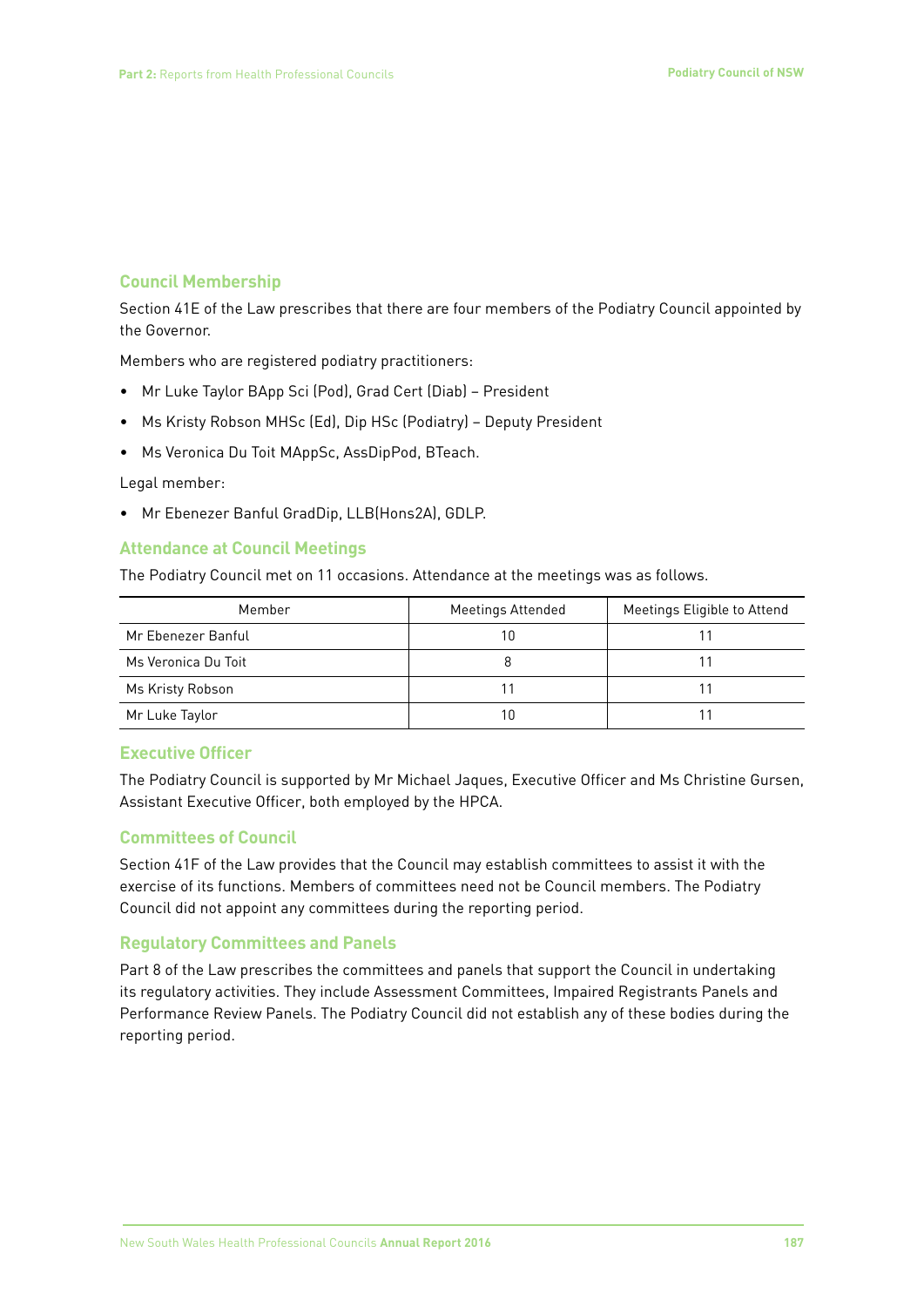#### **Meetings and Conferences**

The Podiatry Council was represented at the following meetings and conferences.

| Name of Meeting or Conference                                             | Attendance        |
|---------------------------------------------------------------------------|-------------------|
| Council Presidents' Forum                                                 | Mr Luke Taylor    |
|                                                                           | Ms Kristy Robson  |
| Australian Podiatry Association (NSW & ACT)<br>Scientific State Committee | Mr Luke Taylor    |
|                                                                           | Ms Kristy Robson  |
| Australian Podiatry Association - Board Meeting                           | Mr Luke Taylor    |
| Joint meeting with the Podiatry Board of Australia                        | Mr Luke Taylor    |
|                                                                           | Ms Kristy Robson  |
|                                                                           | Ms Verona du Toit |

#### **Overseas Travel**

There was no overseas travel during the reporting period.

#### **Council Communications**

The Podiatry Council website is the principal medium used for communicating information to podiatrists, podiatry students and the community. The website is updated regularly and includes links to other key bodies in the National Registration and Accreditation Scheme.

The Podiatry Council also distributes electronic newsletters to podiatrists with a principal place of practice in NSW. Further information is available at www.podiatrycouncil.nsw.gov.au.

#### **Other Council Activities**

The Council engaged authorised staff of the Monitoring, Inspections and Scheduling Unit to conduct infection control inspections at podiatry practices across NSW. Of 16 practices inspected, 47 podiatrists were assessed for compliance against the relevant standards and guidelines. Common deviations from the standards were:

- Use of domestic washing machines for clinical linen
- Absence of personal protective equipment
- Cracks in seating and flooring
- Inadequate sterilisation records and procedures.